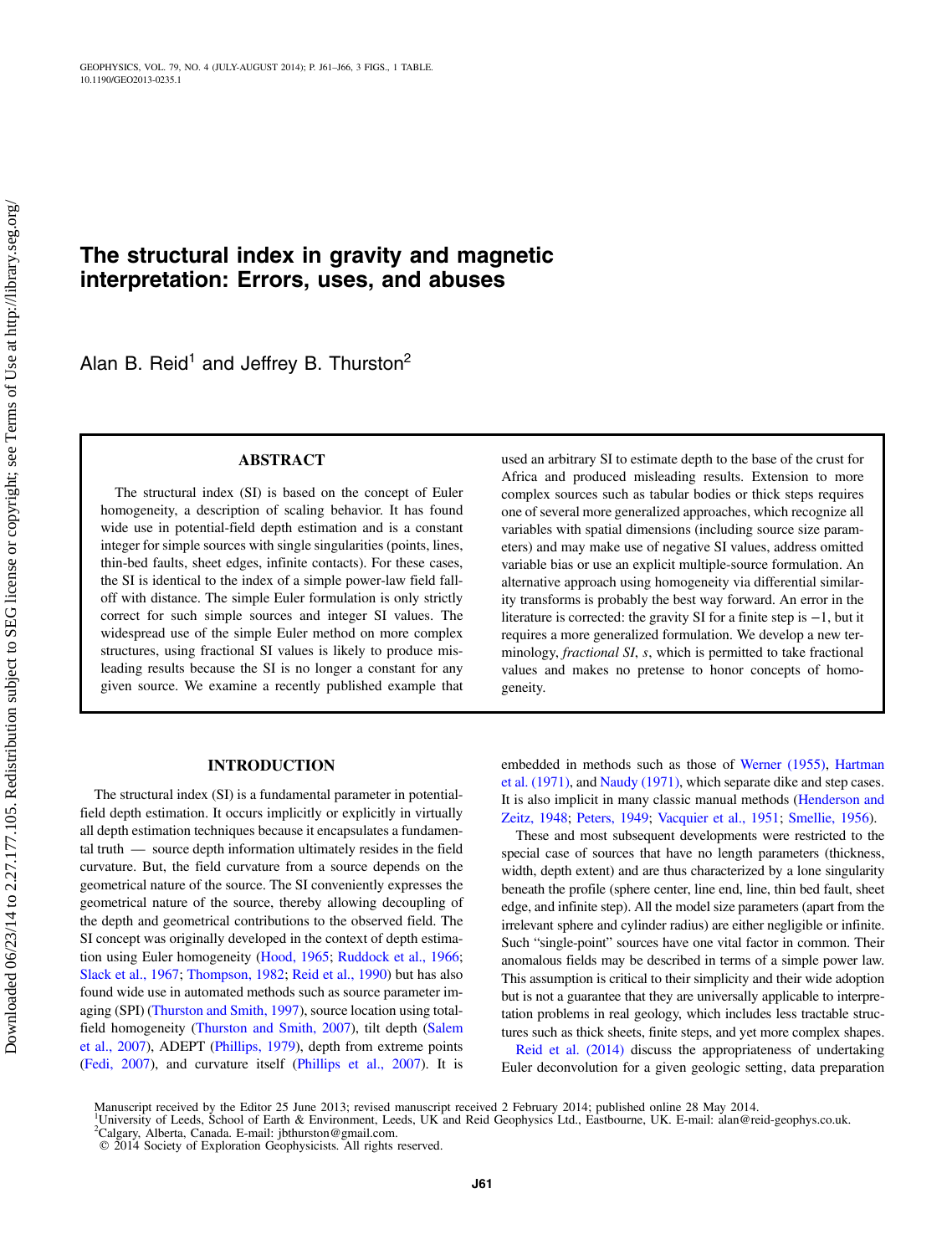(sampling interval, grid interval, and coordinate system) and preprocessing (gradient calculation and filtering), and proper parameter choice needed to perform a valid conventional Euler deconvolution. The parameters discussed in [Reid et al. \(2014\)](#page-4-13) are window size, solution acceptance criteria, and SI. Here, we expand upon the discussion of the SI.

# **THEORY**

### Euler homogeneity for simple sources

<span id="page-1-0"></span>The SI concept has its roots in Euler's homogeneity relationship. Following [Courant and John \(1965\)](#page-4-14), a function  $f(\mathbf{v})$  depending on variables  $\mathbf{v} = (v_1, v_2, \dots, v_i)$  is said to be homogeneous of degree n if

$$
f(t\mathbf{v}) = t^n f(\mathbf{v}),\tag{1}
$$

where  $\mathbf{v} = (v_1, v_2, \dots, v_i)$  is the set (vector) of an arbitrary number of variables (components) with respect to which the homogeneity of the field f is tested; t is a real number, say  $t > 1$ ; and n is the degree of homogeneity of  $f(\mathbf{v})$ . The variable *n* is an integer. Equation [1](#page-1-0) is a statement about scaling behavior.

<span id="page-1-2"></span>Such a homogeneous function also satisfies Euler's differential equation:

$$
\mathbf{v}\nabla f(\mathbf{v}) = nf(\mathbf{v}).\tag{2}
$$

Although this formulation is much more general, it does apply to the particular case of single-point sources, which follow simple powerlaw field fall-off functions. Such sources show homogeneous gravity and magnetic fields, as listed in Table [1.](#page-1-1) Following convention, we define the SI as

$$
N = -n.\t\t(3)
$$

<span id="page-1-3"></span>The applicable power law takes the form of

$$
F = C/r^N, \tag{4}
$$

<span id="page-1-1"></span>Table 1. Structural index for magnetic (M) and gravity (G) sources of different source geometries.

| Source                                  | Smellie model   | SI(M)                       | $SI(G)^3$ |
|-----------------------------------------|-----------------|-----------------------------|-----------|
| Sphere <sup>4</sup>                     | Dipole          | 3                           |           |
| Vertical line end (pipe)                | Pole            | $\mathcal{D}_{\mathcal{L}}$ |           |
| Horizontal line (cylinder) <sup>4</sup> | Line of dipoles | 2                           |           |
| Thin bed fault <sup>4</sup>             | Line of dipoles | $\mathcal{D}_{\mathcal{L}}$ |           |
| Thin sheet edge                         | Line of poles   |                             | 0         |
| Finite contact/fault <sup>5</sup>       |                 | 0 <sup>26</sup>             | $-1$      |
| Infinite contact/fault                  |                 | $\theta$                    | 7         |
|                                         |                 |                             |           |

<sup>3</sup>Some of these elemental gravity models would be difficult to observe in practice.

<sup>5</sup>To be handled properly in a valid homogeneity framework, this model requires a more complete nonlinear formalism incorporating the thickness and recognizing multiple source edges in the same window [\(Stavrev](#page-4-18) [and Reid, 2007,](#page-4-18) [2010\)](#page-4-19) — See text.

<sup>6</sup>We are not aware of any published proof of this value, but we suggest it on grounds of its relationship to the gravity SI of a source with the same geometry.

7 The infinite block/contact/fault model has an infinite gravity field anomaly. It is not a useful model.

where  $F$  is the gravity anomaly or total-field magnetic anomaly;  $C$ is a constant, which includes factors such as anomalous mass or magnetization; and  $r$  is the distance between the source critical point and the observation point. [Henderson and Zeitz \(1948\)](#page-4-10) and [Smellie \(1956\)](#page-4-12) propose much the same set of elemental sources, although they describe them in terms of simple assemblages of poles or dipoles (Table [1\)](#page-1-1). For the cases of the sphere (point source) and the horizontal cylinder (line source), these methods give the depth to center and not the more desirable depth to top. Their radii, famously, do not affect the shape of the observed anomaly field and may therefore be neglected quite legitimately.

<span id="page-1-4"></span>In practice, for the single-point case, equation [2](#page-1-2) is presented in the form,

$$
(x - x_0)\frac{\partial F}{\partial x} + (y - y_0)\frac{\partial F}{\partial y} + (z - z_0)\frac{\partial F}{\partial z} = N(B - F),
$$
 (5)

where  $B$  is the constant background value of the field  $F$ .

### DISCUSSION

#### Integer nature of the SI

It is vital to remember that  $N$  and  $n$  are integers. This is innate to the homogeneity/scaling formulation. Noninteger values represent a departure from the basic assumptions of homogeneity and singlepoint sources, which are necessary to obtain an easily solved linear equation. By consideration of the power-law special case (equation [4\)](#page-1-3), some workers extend the formulation to noninteger values (e.g., [Thompson, 1982;](#page-5-0) [Reid et al., 1990](#page-4-3); [Tedla et al., 2011](#page-4-15)), but noninteger values of  $N$  or  $n$  are inevitably inconstant under variation of the source-observation vector ([Courant and John, 1965](#page-4-14); [Steenland, 1968;](#page-4-16) [Ravat, 1996](#page-4-17)). They have been thought to represent transitional cases between the simple power-law sources listed in Table [1](#page-1-1). Because noninteger values of  $N$  are not constant for a given source, they violate the fundamental assumptions of the technique. Thus, a finite step viewed sufficiently close will show magnetic anomaly behavior of an

> infinite step, and from sufficiently far, it will be seen as thin, with all intermediate distances yielding transitional behavior.

> Theoretical considerations rule out the notion of describing transitional behavior with a fractional index. Recall that a harmonic function in two variables (say,  $x$  and  $z$ ) is the real part of a complex analytic function. That is, if  $f(x, z)$  is analytic, i.e.,

$$
f(x, z) = u(x, z) + iv(x, z),
$$
 (6)

then

$$
\frac{\partial^2 u}{\partial x^2} + \frac{\partial^2 u}{\partial z^2} = \frac{\partial^2 v}{\partial x^2} + \frac{\partial^2 v}{\partial z^2} = 0.
$$
 (7)

Furthermore, all the singularities of a potential field are poles, and these poles, by definition, are of integer order. Thus,  $x$  and  $z$  must have only integer exponents. This implies that  $u(x, z)$  and  $v(x, z)$  are integral ordered, homogeneous, or otherwise.

<sup>&</sup>lt;sup>4</sup>Gives depth to center, not depth to top.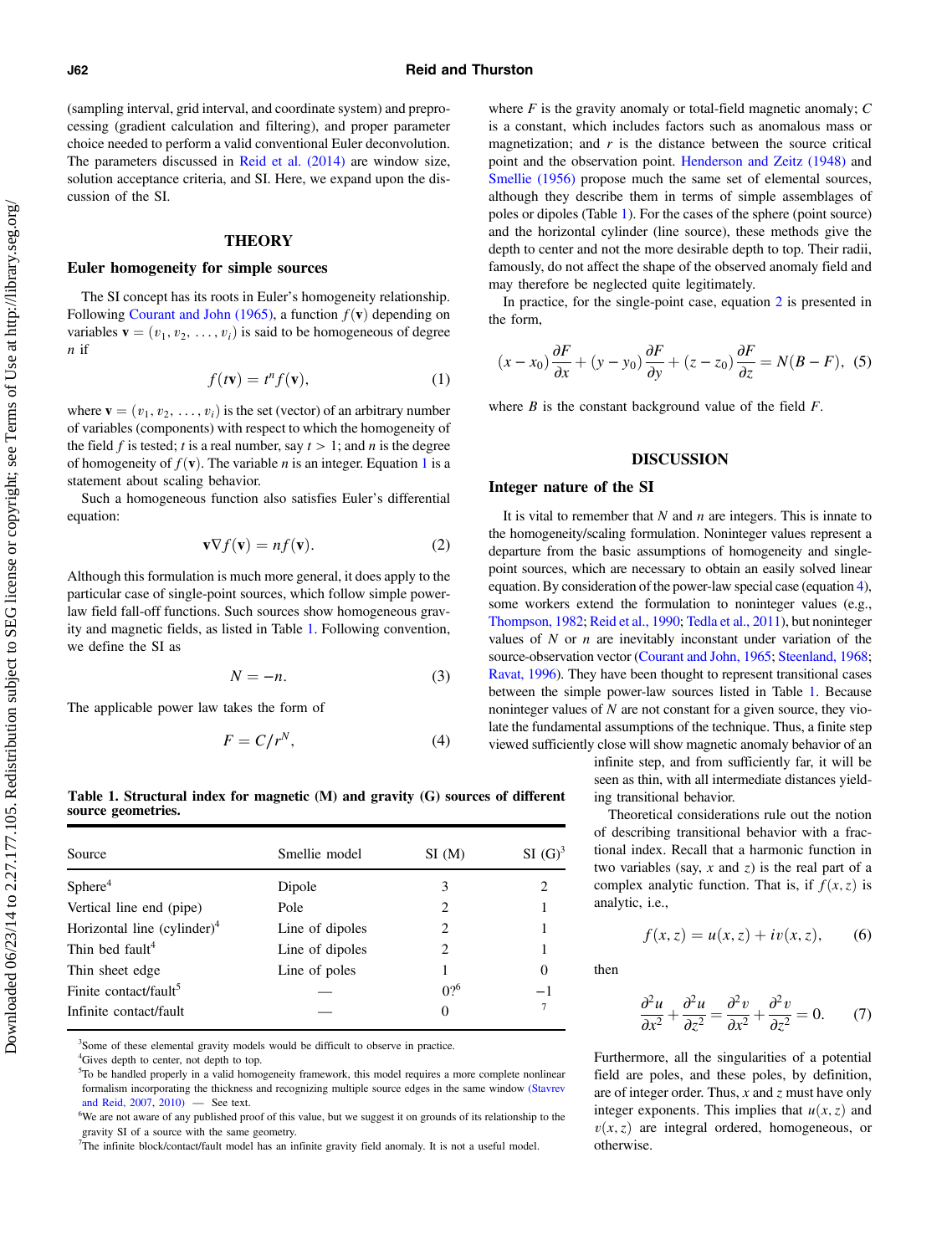The same point may be made in a more graphic or "practical" way by considering an infinite step, a thick step, and a "blob" source body (Figures  $1-3$  $1-3$  $1-3$ ).

Figure [1](#page-2-0) shows an infinite step. It only requires one vector  $\bf{r}$  to connect to its edge. This case is easily treated, using a magnetic SI of zero ([Reid et al., 1990\)](#page-4-3). There is no equivalent gravity case because that has an infinite anomaly (Table [1](#page-1-1)).

<span id="page-2-0"></span>

Figure 1. A block edge or infinite contact/fault (Table [1](#page-1-1)) forming a single-point source body with position defined by one  $(x, y, or z)$ location. We work with one distance variable r. The magnetic anomaly displays simple single-point homogeneity and is easily handled by simple Euler deconvolution to locate the block edge.

<span id="page-2-2"></span>

Figure [2](#page-2-2) shows a thick step. It will often be a good model for a fault. We now require  $r_1$  and  $r_2$  to locate its top and bottom edges. Its anomaly is effectively the difference between two infinite blocks such as that in Figure [1.](#page-2-0) This is not a good model for simple Euler deconvolution, although it is common and geologically interesting. If we insist on using only one vector, we probably prefer  $r_1$  to the top edge, but the SI now becomes a function of  $r_1$ , and for the magnetic case, it can vary from zero (close to the edge) to one (distant from the edge) at a rate that depends on the step thickness.

Figure [3](#page-2-1) shows an irregular source body, which is always a useful source type, but generally intractable. We will often be interested in  $r<sub>T</sub>$ , the distance to the top, but many methods (including simple Euler deconvolution) will respond to r, which points to some undefined location within the irregular body. The end point of r is likely to vary as we change the observation point, and the SI will certainly be a function of the observation position and r. Simple Euler deconvolution alone (or indeed any simple method) is unlikely to locate the body top directly.

### Euler homogeneity for other sources

<span id="page-2-1"></span>The above restriction to simple sources with integer powerlaw fields is a theoretical necessity if we require simple and linear



Figure 2. A thick block or finite contact/fault (Table [1\)](#page-1-1) with two edges forming a multiple-point source body with position defined by two  $(x, y, or z)$  locations. Simple Euler deconvolution cannot cope with two **r** values. If we neglect  $\mathbf{r}_2$  and work only with  $\mathbf{r}_1$ , we find we have a fractional SI (fSI), variable with observation location. The position tends to be indicated some way down the edge. Alternatively, we require a more sophisticated treatment.

Figure 3. The general case of a source body with a complex shape. We seek the depth to top defined by the vector  $r_T$ . Most geophysical systems will give us r, which provides a location at some uncertain place, probably within the source body. The simple approach with one r value gives a magnetic SI varying between zero and three, depending on observation position, and a body location varying between the top and the center of magnetization or center of gravity.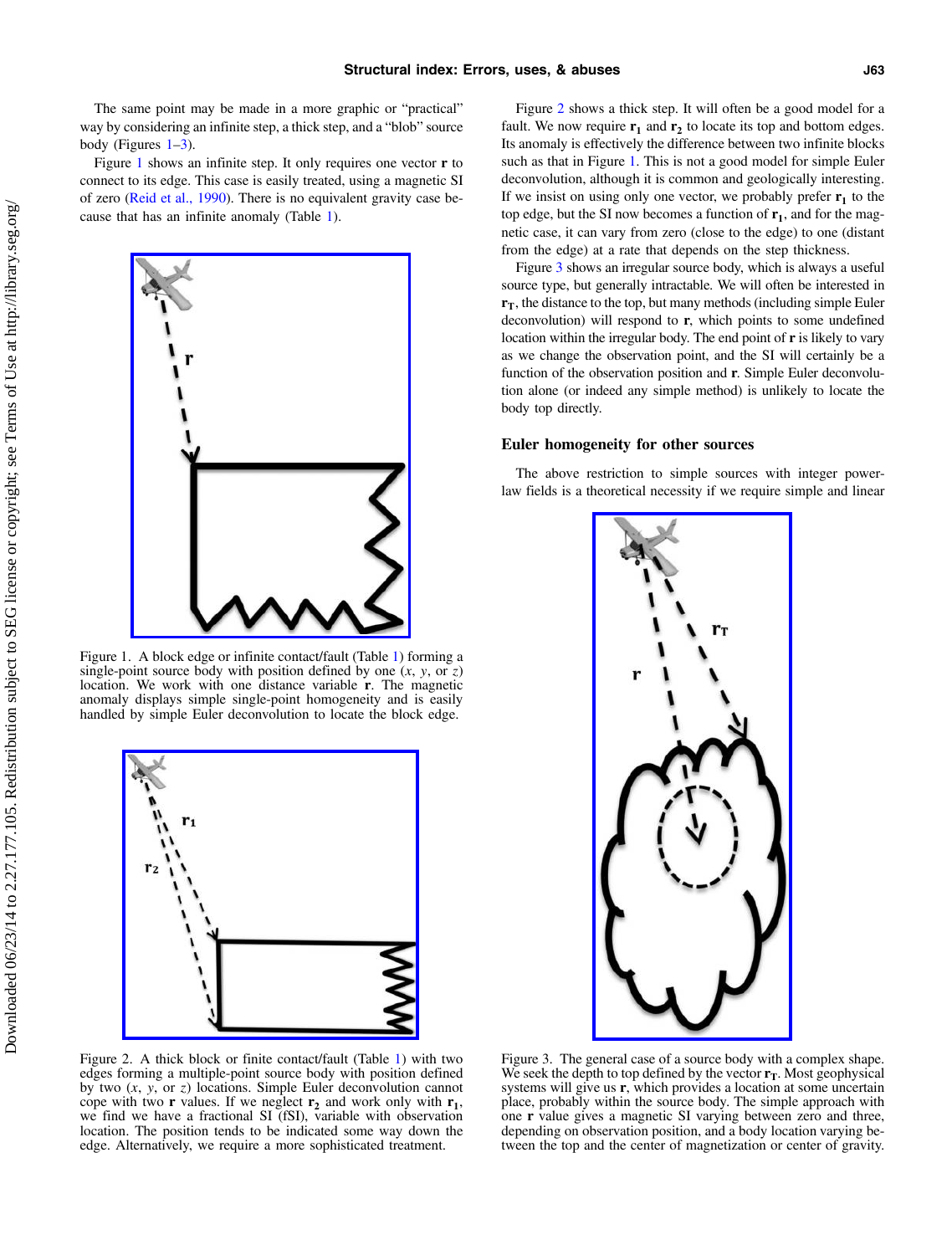versions of Euler's differential equation. It is the basis of much of the work on Euler deconvolution and related methods to date. The restriction has consequences because many realistic source types such as dipping thick sheets and faults of moderate throw are impervious to the method. These sources require at least two locations along the profile (both edges) to describe them. They generate anomalous fields that cannot be written as a simple constantcoefficient power law because they are effectively the difference between two power laws (one for each edge). An enhancement to conventional Euler deconvolution overcomes this restriction by reverting to the original, unrestricted version of homogeneity as expressed by equations [1](#page-1-0) and [2](#page-1-2) and including all the variables with spatial dimensions (including those of the source body) in the analysis instead of assuming a sole point and referring all observation distances to that point. The formulation has been developed by [Stavrev and Reid \(2007\)](#page-4-18) and shown in action on the gravity anomaly of a thick step in [Stavrev and Reid \(2010\)](#page-4-19). Such a source still has a homogeneous field in the sense intended by Euler, as long as we do not impose the artificial requirement that the source body must have exactly one reference location. But the resulting Euler differential equation is not linear, and therefore the formulation is more difficult to implement (although more realistic and ultimately more rewarding).

# Solving for source depth and SI

Source depth and SI as expressed in equation [5](#page-1-4) are not fully independent variables ([Ravat, 1996](#page-4-17); [Barbosa et al., 1999;](#page-4-20) [Melo et al.,](#page-4-21) [2013\)](#page-4-21). They are coupled strongly enough that solving for them simultaneously is an ill-posed problem. [Thompson \(1982\)](#page-5-0) discusses a direct solution for SI but reports that his formulation returned SI and depth values that were both biased on the high side. [Barbosa et al.](#page-4-20) [\(1999\)](#page-4-20) perform a formal analysis and verify the existence and seriousness of this problem, but also develop an effective solution that exploited the value returned by solving for the background field B (equation [5\)](#page-1-4). They perform the Euler analysis for multiple fixed (integer) values of SI and choose the value that minimizes the correlation between the observed field and the returned value of B for any given anomaly. The technique of extended Euler deconvolution ([Mushayandebvu et al., 1999](#page-4-22), [2001](#page-4-23); [Nabighian and Hansen,](#page-4-24) [2001;](#page-4-24) [FitzGerald et al., 2004](#page-4-25)) offered another approach to solving for SI and depth simultaneously. It has been implemented commercially, but in its present form it treats the SI as a continuous variable and therefore returns a range of noninteger values. We are not aware of any covariance analysis of the extended Euler formulation. We therefore cannot be sure of the reliability limits on the results when we solve for depth and SI simultaneously. The worst of the problem can sometimes be avoided by identifying and using the locations immediately above source body critical points. This is the case with the improved SPI (iSPI) ([Smith et al., 1998\)](#page-4-26) and analytic signal and Euler deconvolution (AN-EUL) ([Salem and Ravat, 2003](#page-4-27)) methods, but the fSI so found remains even then a function of the observation height, so that it is not a source body constant.

### Incorrect SI values and some other errors in the literature

[Reid et al. \(1990\)](#page-4-3) consider the gravity of a finite step and derive an SI value of  $+1$ . This value was subsequently used in at least one case study ([Keating, 1998](#page-4-21)). Unfortunately, the derivation contained errors and more recent work [\(Stavrev and Reid, 2007](#page-4-18)) using a more generalized approach has shown that the correct value is in fact −1. But this case cannot be properly addressed by most current or commercial implementations.

[Reid et al. \(1990\)](#page-4-3) use an SI of 0.5 (among others) on a real magnetic data example. We now regard this as erroneous. Other papers, starting with [Slack et al. \(1967\)](#page-4-2) and too numerous to mention, use noninteger SI values. As an example, we cite [Tedla et al.](#page-4-15) [\(2011\)](#page-4-15) as a particularly egregious case history. [Reid et al. \(2012\)](#page-4-28) comment critically on this work. It uses a commercial implementation of classic grid Euler deconvolution ([Reid et al., 1990\)](#page-4-3) and a "depth-tuning" approach to choose an SI of 0.5 on gravity data to estimate the depth to the Moho under Africa from a satellite-derived gravity model. They choose the value of 0.5 because it gave the best average depth, but this was undermined by biases introduced by poor choices of grid interval and window size. Additionally, the value of 0.5 in the gravity case does not correspond to any plausible structure at the base of the crust, and it suffers from all the ills of the noninteger SI discussed above. The work yields demonstrably unreliable results.

In our view, it is an abuse of the method to treat the SI as a depthtuning parameter because its chosen value has explicit meaning in terms of geologic structure.

### Alternate homogeneity approaches

The problem of interfering sources (which is what gives rise to the noninteger SI in many cases) can also be addressed by using a multiple-source approach ([Hansen and Suciu, 2002](#page-4-29)). This addresses the problem of thick source bodies because they can be seen as the difference between two steplike bodies. By using multiple order gradients simultaneously, thick bodies can be handled. The price is a loss of other kinds of information, such as the geometric details, but depths can be generated more reliably.

The omitted variable bias (OVB) approach [\(Thurston, 2010](#page-5-5)) confronts the problem directly. It recognizes that, in simple Euler approaches, relevant variables (such as body thickness) are omitted and therefore bias the result. The method goes on to estimate the bias and apply a correction, successfully in some cases.

The homogeneity property can be exploited in a radically different way by use of differential similarity transforms ([Stavrev, 1997;](#page-4-30) [Stavrev et al., 2009;](#page-4-31) [Gerovska et al., 2010](#page-4-32)). This approach is much more general, takes full advantage of the concept of homogeneity in a fully general sense, and allows for interfering sources and multiple (integer) SI values. It may well be the best way forward but has not yet been widely implemented.

#### A parting of the ways?

For some time, the concepts of degree of homogeneity  $n$  and SI  $N$ have been uneasy bedfellows. The convention has been to recognize that, for the special source geometries of Table [1](#page-1-1), their potential field anomalies follow an inverse power law as expressed in equation [4](#page-1-3) and  $n = -N$ . From the earliest times [\(Slack et al., 1967](#page-4-2)), there has been a great temptation to extend the concept of SI to fractional values. We have made the case above that the degree of homogeneity is innately an integer. But clearly, if we are prepared to ignore relevant source parameters to simplify a problem, and thereby abandon the mathematical and physical benefits of homogeneity, fractional power-law indices are present.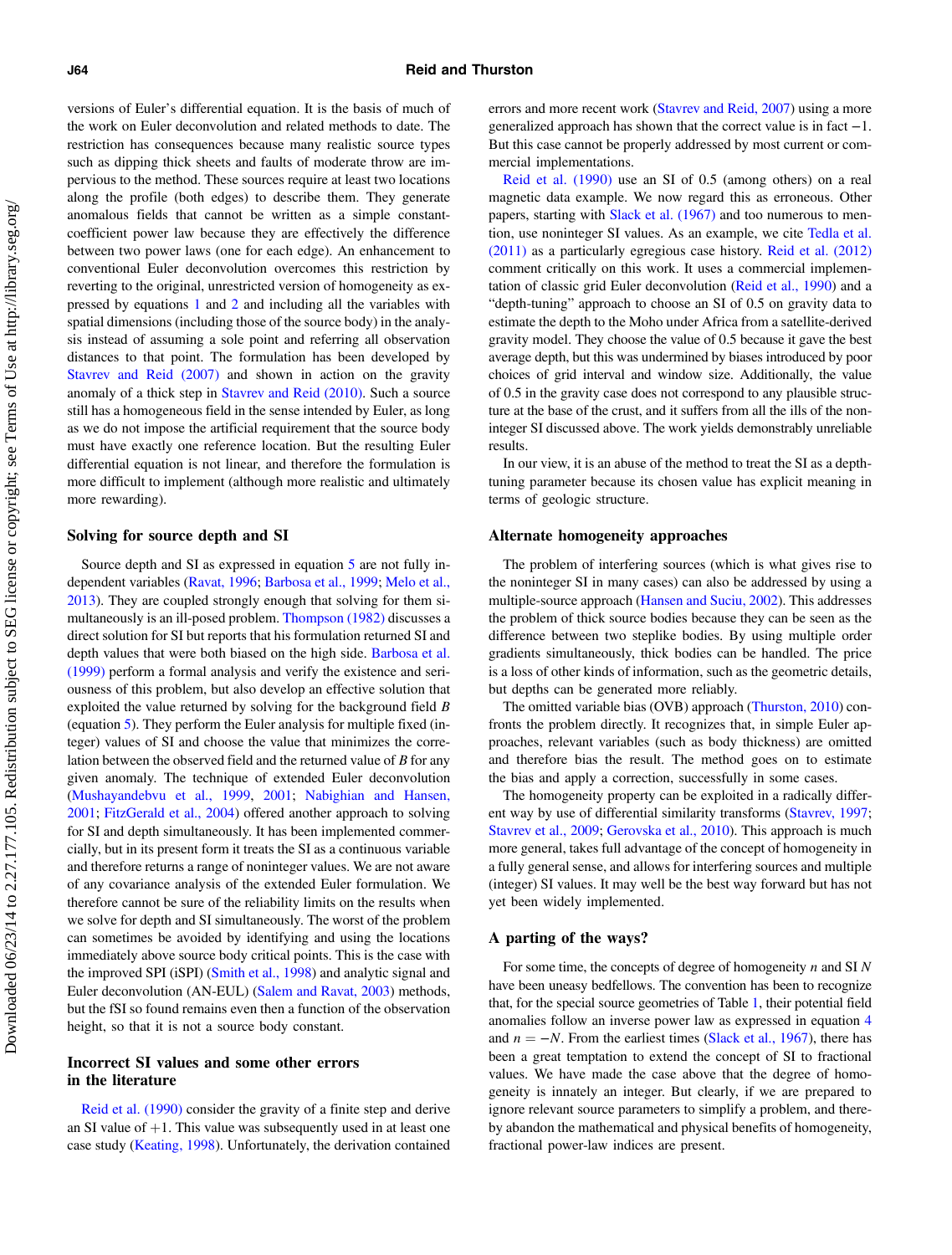Some workers may feel that we should explicitly define the SI in terms of the power-law index, permit it to take fractional values, and accept that it is no longer a source geometry constant but is a function of the vector r from the observation point to the chosen anchor point on the source body. We suggest that any such practice should use a distinct terminology. We propose that such a variable powerlaw index be called just that (the power-law index) or be termed an fSI and that the symbol  $N$  (which by convention is normally taken to be an integer) be replaced with  $s$ . We make this proposal in recognition of the powerful forces behind an abandonment of the concepts of homogeneity in favor of a practical approach, whereas we seek to preserve the integrity of methodologies that continue to honor homogeneity.

This approach would recognize the usefulness of methods such as AN-EUL ([Salem and Ravat, 2003\)](#page-4-27) and iSPI (Smith, 1999), which only use observations directly above source-body edges and derive the fSI as part of the process.

### **CONCLUSION**

The nature of the SI requires that it be an integer. Ultimately, it is a scaling exponent. Noninteger values cannot be constant for a given source, under variation of the source-observation vector. It is possible to solve for the best integer SI for an isolated source by exploiting the little-used background value  $B$  returned by most practical implementations.

The simple Euler deconvolution formulation is only suited to simple source types. To cope with more realistic sources, it is necessary to use one of several more generalized approaches. These include nonlinear versions incorporating body parameters, OVB, multiple-source formulation, or differential similarity transforms.

### ACKNOWLEDGMENTS

We would like to acknowledge the largely unrecognized early work on the Euler method by S. Breiner, an introduction to the whole subject by R. Durrheim, and patient tutoring on its subtleties by P. Stavrev and the late R. Hansen. We thank associate editor V. Barbosa, reviewers D. (Tiku) Ravat and M. Beiki, and two anonymous reviewers for their suggestions.

### REFERENCES

- <span id="page-4-20"></span>Barbosa, V. C. F., J. B. C. Silva, and W. E. Medeiros, 1999, Stability analysis and improvement of structural index estimation in Euler deconvolution: Geophysics, 64, 48-60, doi: 10.1190/1.1444529
- <span id="page-4-14"></span><span id="page-4-6"></span>Courant, R., and F. John, 1965, Introduction to calculus and analysis: Wiley Interscience.
- Fedi, M., 2007, DEXP: A fast method to determine the depth and the structural index of potential fields sources: **Geophysics**, **72**, no. 1, I1–I11, doi:<br>[10.1190/1.2399452.](http://dx.doi.org/10.1190/1.2399452)
- <span id="page-4-32"></span><span id="page-4-25"></span>FitzGerald, D., A. Reid, and P. McInerny, 2004, New discrimination techniques for Euler deconvolution: Computers & Geosciences, 30, 461–469, doi: [10.1016/j.cageo.2004.03.006](http://dx.doi.org/10.1016/j.cageo.2004.03.006). Gerovska, D., M. J. Araúzo-Bravo, P. Stavrev, and K. Whaler, 2010, MaG-
- SoundDST 3D automatic inversion of magnetic and gravity data based on the differential similarity transform: **Geophysics**, **75**, no. 1, L25–L38, doi:  $10.1190/1.3298619$ .
- <span id="page-4-29"></span><span id="page-4-8"></span>Hansen, R. O., and L. Suciu, 2002, Multiple-source Euler deconvolution: Geophysics, 67, 525–535, doi: [10.1190/1.1468613.](http://dx.doi.org/10.1190/1.1468613)<br>Hartman, R. R., D. J. Teskey, and J. L. Friedberg, 1971, A system for rapid
- digital aeromagnetic interpretation: **Geophysics, 36**, 891–918, doi: [10](http://dx.doi.org/10.1190/1.1440223)<br>[.1190/1.1440223.](http://dx.doi.org/10.1190/1.1440223)
- <span id="page-4-10"></span>Henderson, R. G., and I. Zietz, 1948, Analysis of total magnetic intensity anomalies produced by point and line sources: Geophysics, 13, 428-436, doi: [10.1190/1.1437414.](http://dx.doi.org/10.1190/1.1437414)<br>Hood, P. J., 1965, Gradient measurements in aeromagnetic surveying:
- <span id="page-4-0"></span>Hood, P. J., 1965, Gradient measurements in aeromagnetic surveying:<br>
<u>Geophysics</u>, 30, 891–902, doi: [10.1190/1.1439666.](http://dx.doi.org/10.1190/1.1439666)<br>
Keating, P. B., 1998, Weighted Euler deconvolution of gravity data:<br>
<u>Geophysics</u>, 63, 1595–1603, doi
- 
- <span id="page-4-21"></span>Melo, F. F., V. C. F. Barbosa, L. Uieda, V. C. Oliveira, Jr., and J. B. C. Silva, 2013, Estimating the nature and the horizontal and vertical positions of 3D magnetic sources using Euler deconvolution: **78**, no. 6, J87–J98, doi: [10](http://dx.doi.org/10.1190/1.2400010)<br>.1190/1.2400010.
- <span id="page-4-22"></span>Mushayandebvu, M. F., P. van Driel, A. B. Reid, and J. D. Fairhead, 1999, Magnetic imaging using extended Euler deconvolution: 69th Annual International Meeting, SEG, Expanded Abstracts, 400–402.<br>Mushayandebvu, M. F., P. van Driel, A. B. Reid, and J. D. Fairhead, 2001,
- <span id="page-4-23"></span>Magnetic source parameters of two-dimensional structures using ex-<br>tended Euler deconvolution: Geophysics, 66, 814–823, doi: [10.1190/1](http://dx.doi.org/10.1190/1.1444971) [.1444971.](http://dx.doi.org/10.1190/1.1444971) Nabighian, M. N., and R. O. Hansen, 2001, Unification of Euler and Werner
- <span id="page-4-24"></span>deconvolution in three dimensions via the generalized Hilbert transform:
- <span id="page-4-9"></span>Geophysics, 66, 1805–1810, doi: [10.1190/1.1487122.](http://dx.doi.org/10.1190/1.1487122)<br>Naudy, H., 1971, Automatic determination of depth on aeromagnetic
- <span id="page-4-11"></span>profiles: Geophysics, 36, 717–722, doi: [10.1190/1.1440207](http://dx.doi.org/10.1190/1.1440207).<br>Peters, L. J., 1949, The direct approach to magnetic interpretation and<br>its practical application: Geophysics, 14, 290–320, doi: [10.1190/1](http://dx.doi.org/10.1190/1.1437537) [.1437537.](http://dx.doi.org/10.1190/1.1437537)
- <span id="page-4-5"></span>Phillips, J. D., 1979, ADEPT, A program to estimate depth to magnetic base-ment from sampled magnetic profiles: U.S. Geological Survey, Open file report no. 79–367.
- <span id="page-4-7"></span>Phillips, J. D., R. O. Hansen, and R. J. Blakely, 2007, The use of curvature in potential-field interpretation: **Exploration Geophysics, 38**, 111–119, doi: [10.1071/EG07014](http://dx.doi.org/10.1071/EG07014).
- <span id="page-4-17"></span>Ravat, D., 1996, Analysis of the Euler method and its applicability in environmental magnetic investigations: Journal of Environmental and Engineering Geophysics, <sup>1</sup>, 229–238, doi: [10.4133/JEEG1.3.229](http://dx.doi.org/10.4133/JEEG1.3.229). Reid, A. B., J. M. Allsop, H. Granser, A. J. Millett, and I. W. Somerton,
- <span id="page-4-3"></span>1990, Magnetic interpretation in three dimensions using Euler deconvolution: Geophysics, 55, 80–91, doi: [10.1190/1.1442774.](http://dx.doi.org/10.1190/1.1442774) Reid, A. B., J. Ebbing, and S. J. Webb, 2012, Comment on "A crustal thick-
- <span id="page-4-28"></span>ness map of Africa derived from a global gravity field model using Euler deconvolution" by Getachew E. Tedla, M. van der Meijde, A. A. Nyblade and F. D. van der Meer: Geophysical Journal International, **189**, 1217–<br>1222, doi: [10.1111/j.1365-246X.2012.05353.x](http://dx.doi.org/10.1111/j.1365-246X.2012.05353.x).
- <span id="page-4-13"></span>Reid, A. B., J. Ebbing, and S. J. Webb, 2014, Avoidable Euler errors — The use and abuse of Euler deconvolution applied to potential fields: Geo-physical Prospecting, doi: [10.1111/1365-2478.12119](http://dx.doi.org/10.1111/1365-2478.12119). Ruddock, K. A., H. A. Slack, and S. Breiner, 1966, Method for determining
- <span id="page-4-1"></span>depth and fall-off rate of subterranean magnetic disturbances utilizing a plurality of magnetometers: U.S. patent 3,263,161. Salem, A., and D. Ravat, 2003, A combined analytic signal and Euler
- <span id="page-4-27"></span>method (AN-EUL) for automatic interpretation of magnetic data: Geophysics, <sup>68</sup>, 1952–1961, doi: [10.1190/1.1635049](http://dx.doi.org/10.1190/1.1635049). Salem, A., S. Williams, J. D. Fairhead, D. Ravat, and R. Smith, 2007, Tilt-
- <span id="page-4-4"></span>depth method: A simple depth estimation method using first-order magnetic derivatives: The Leading Edge, 26, 1502–1505, doi: [10](http://dx.doi.org/10.1190/1.2821934) [.1190/1.2821934.](http://dx.doi.org/10.1190/1.2821934)
- <span id="page-4-2"></span>Slack, H. A., V. M. Lynch, and L. Langan, 1967, The geomagnetic gradiometer: Geophysics, 32, 877–892, doi: [10.1190/1.1439897](http://dx.doi.org/10.1190/1.1439897).<br>Smellie, D. W., 1956, Elementary approximations in aeromagnetic interpre-<br>tation: Geophysics, 21
- <span id="page-4-12"></span>
- <span id="page-4-26"></span>Smith, R. S., J. B. Thurston, T.-F. Dai, and I. N. MacLeod, 1998, iSPI*™* — The improved source parameter imaging method: **Geophysical Prospec-**<br>ting, **46**, 141–151, doi: [10.1046/j.1365-2478.1998.00084.x](http://dx.doi.org/10.1046/j.1365-2478.1998.00084.x).
- <span id="page-4-30"></span>Stavrev, P., 1997, Euler deconvolution using differential similarity transformations of gravity or magnetic anomalies: Geophysical Prospecting, 45, 207-246, doi: 10.1046/j.1365-2478.1997.00331.x.
- <span id="page-4-31"></span>Stavrev, P., D. Gerovska, and M. J. Arauzo-Bravo, 2009, Depth and shape estimates from simultaneous inversion of magnetic fields and their gradient components using differential similarity transforms:<br>Geophysical Prospecting, 57, 707–717, doi: [10.1111/j.1365-2478.2008](http://dx.doi.org/10.1111/j.1365-2478.2008.00765.x)
- <span id="page-4-18"></span>Stavrev, P., and A. Reid, 2007, Degrees of homogeneity of potential fields and structural indices of Euler deconvolution: **Geophysics**, **72**, no. 1, L1–<br>L12, doi: 10.1190/1.2400010.
- <span id="page-4-19"></span>Stavrev, P., and A. Reid, 2010, Euler deconvolution of gravity anomalies from thick contact/fault structures with extended negative structural index: Geophysics, 75, no. 6, I51–I58, doi: [10.1190/1.3506559.](http://dx.doi.org/10.1190/1.3506559)
- <span id="page-4-16"></span>Steenland, N. C., 1968, Discussion on "The geomagnetic gradiometer" by H.A. Slack, V.M. Lynch, and L. Langan (Geophysics, October 1967, 877–892): Geophysics, 33, 680–683, doi: [10.1190/1.1486915.](http://dx.doi.org/10.1190/1.1486915)
- <span id="page-4-15"></span>Tedla, G. E., M. van der Meijde, A. A. Nyblade, and F. D. van der Meer, 2011, A crustal thickness map of Africa derived from a global gravity